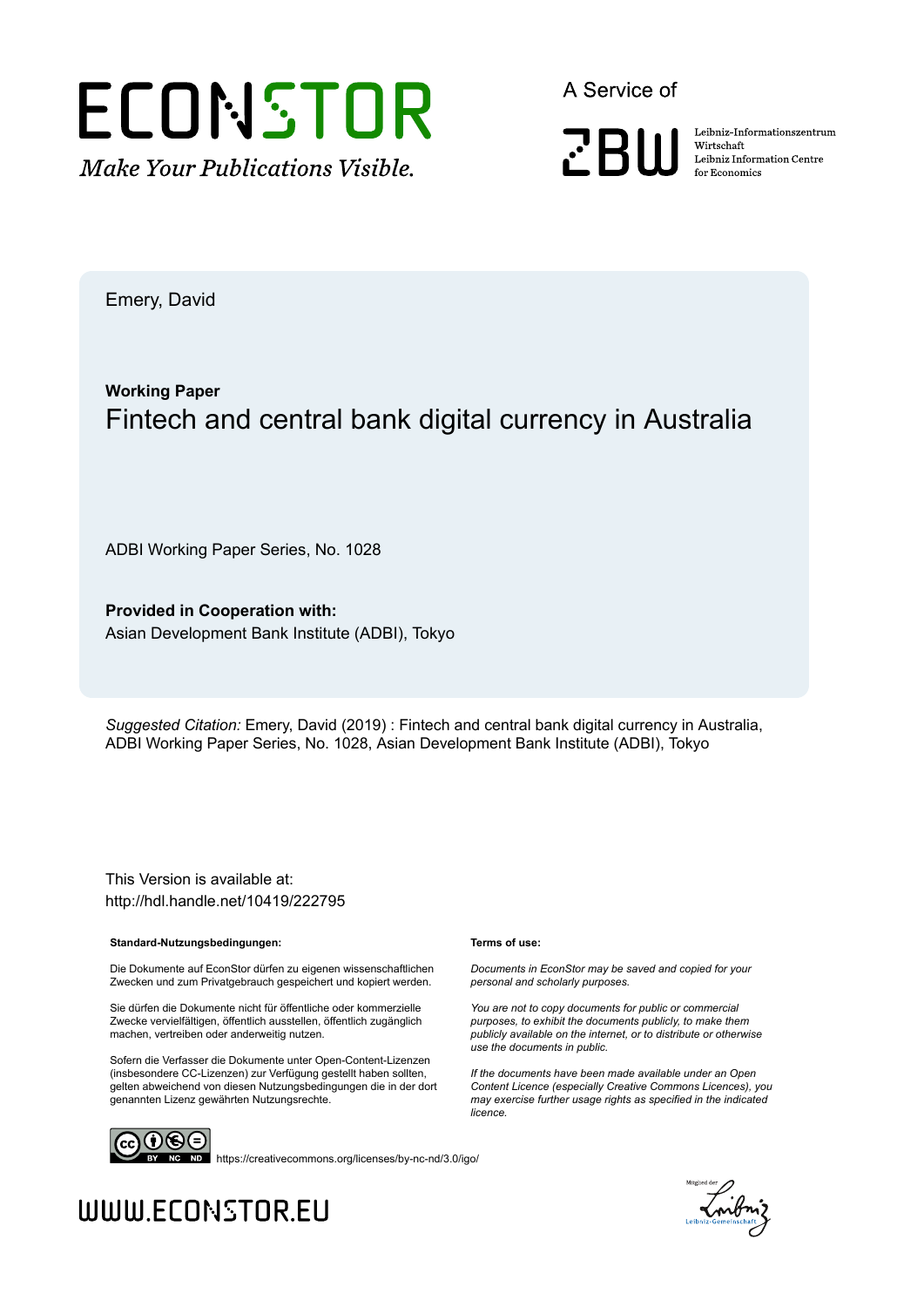

**ADBI Working Paper Series**

#### **FINTECH AND CENTRAL BANK DIGITAL CURRENCY IN AUSTRALIA**

David Emery

No. 1028 October 2019

# **Asian Development Bank Institute**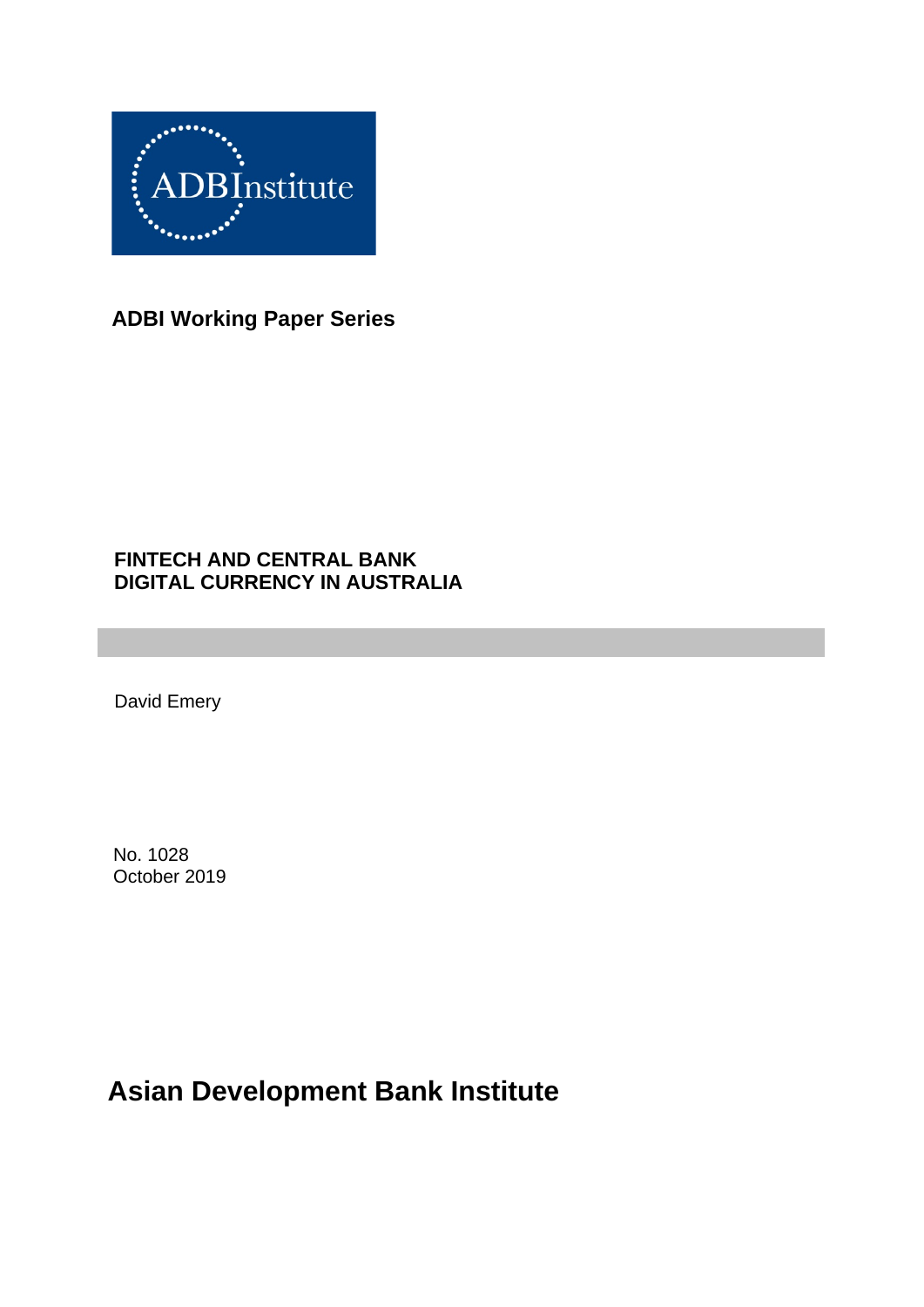David Emery is a senior manager at the Payments Policy Department of the Reserve Bank of Australia.

The views expressed in this paper are the views of the author and do not necessarily reflect the views or policies of ADBI, ADB, its Board of Directors, or the governments they represent. ADBI does not guarantee the accuracy of the data included in this paper and accepts no responsibility for any consequences of their use. Terminology used may not necessarily be consistent with ADB official terms.

Working papers are subject to formal revision and correction before they are finalized and considered published.

The Working Paper series is a continuation of the formerly named Discussion Paper series; the numbering of the papers continued without interruption or change. ADBI's working papers reflect initial ideas on a topic and are posted online for discussion. Some working papers may develop into other forms of publication.

Suggested citation:

Emery, D. 2019. Fintech and Central Bank Digital Currency in Australia. ADBI Working Paper 1028. Tokyo: Asian Development Bank Institute. Available: https://www.adb.org/publications/fintech-central-bank-digital-currency-australia

Please contact the authors for information about this paper.

Email: emeryd@rba.gov.au

The views expressed in this paper are those of the author and not necessarily those of the Reserve Bank of Australia. Use of any results from this paper should clearly attribute the work to the author and not to the Reserve Bank of Australia. Any errors are my own.

Asian Development Bank Institute Kasumigaseki Building, 8th Floor 3-2-5 Kasumigaseki, Chiyoda-ku Tokyo 100-6008, Japan

Tel: +81-3-3593-5500 Fax: +81-3-3593-5571 URL: www.adbi.org E-mail: info@adbi.org

© 2019 Asian Development Bank Institute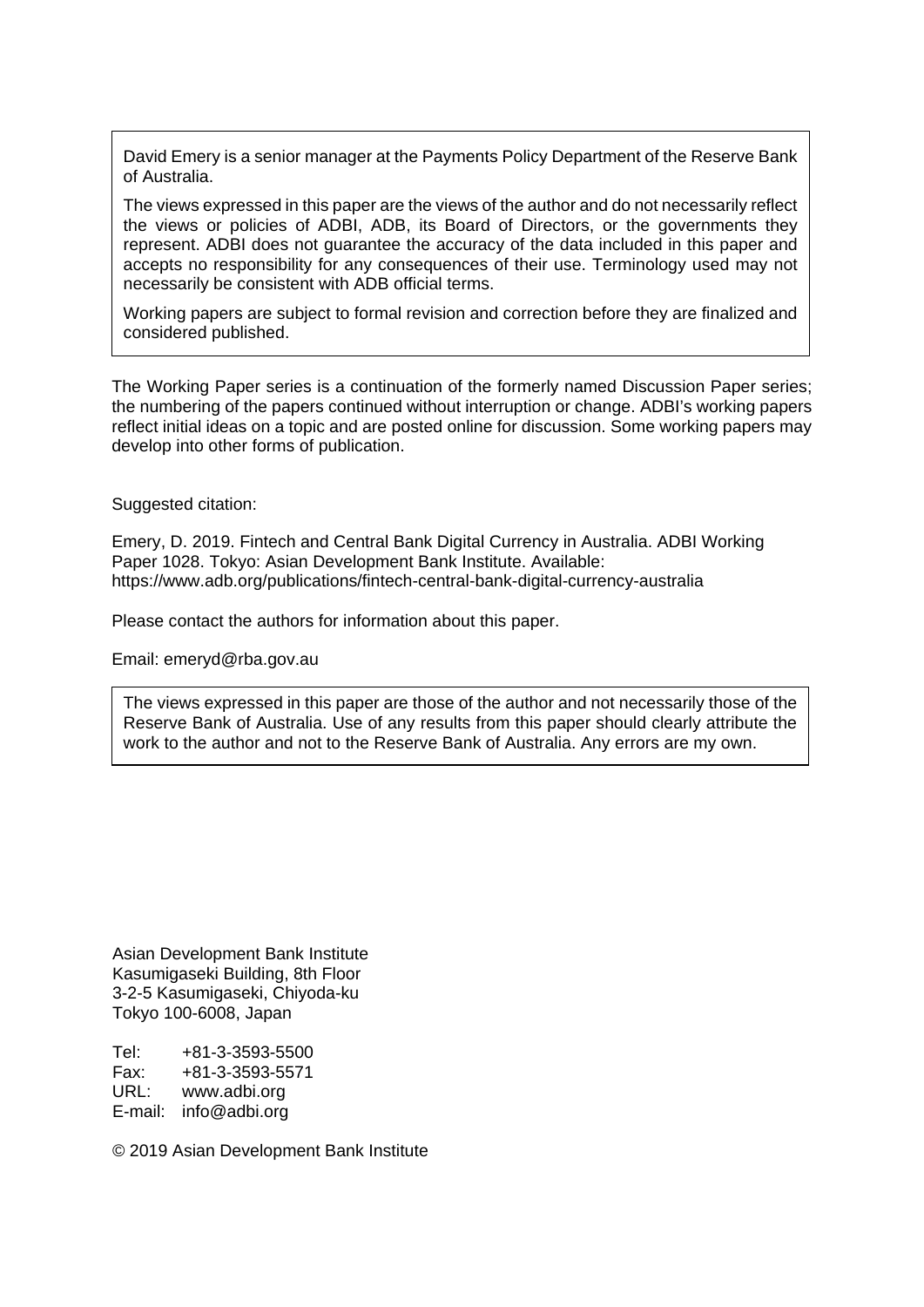#### **Abstract**

This paper sheds light on Australia's fast real-time retail payments system, the New Payments Platform (NPP), which was launched in February 2018 by a consortium of 13 financial institutions, including the Reserve Bank of Australia (RBA). The NPP operates on a 24/7 basis and allows financial institutions to provide immediate funds availability to payment recipients, even where payers and payees have accounts with different financial institutions. This study highlights that there is no strong case for the RBA to issue a retail central bank digital currency given that the safer Next Generation Banknote series is available and the safer NPP, for which the deposits are projected by the Financial Sector Claims Scheme, is installed.

**Keywords:** central bank digital currency, fintech, Australia

**JEL Classification:** G21, G32, F65, F37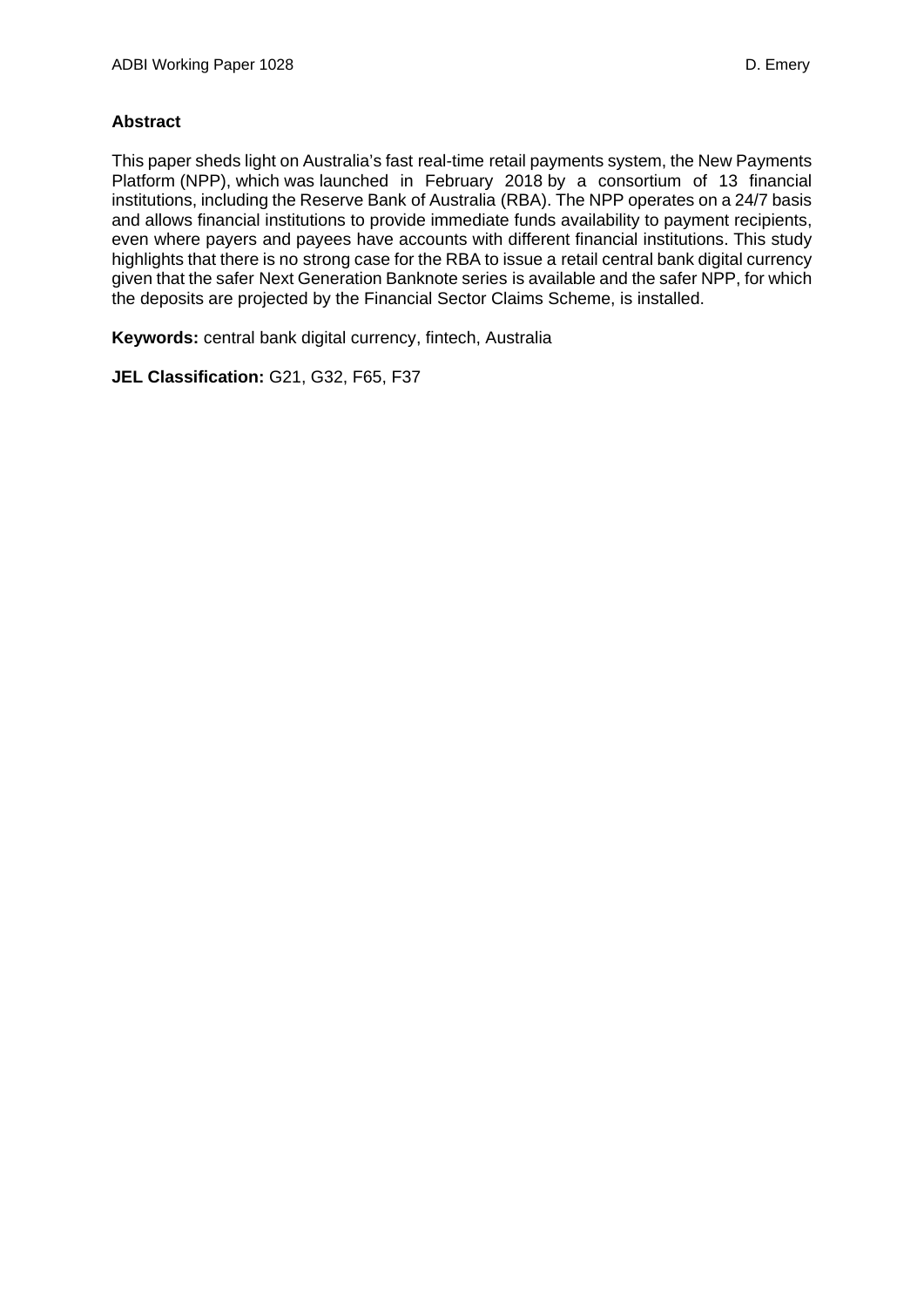## **Contents**

| 2.1 |  |  |  |
|-----|--|--|--|
|     |  |  |  |
|     |  |  |  |
|     |  |  |  |
|     |  |  |  |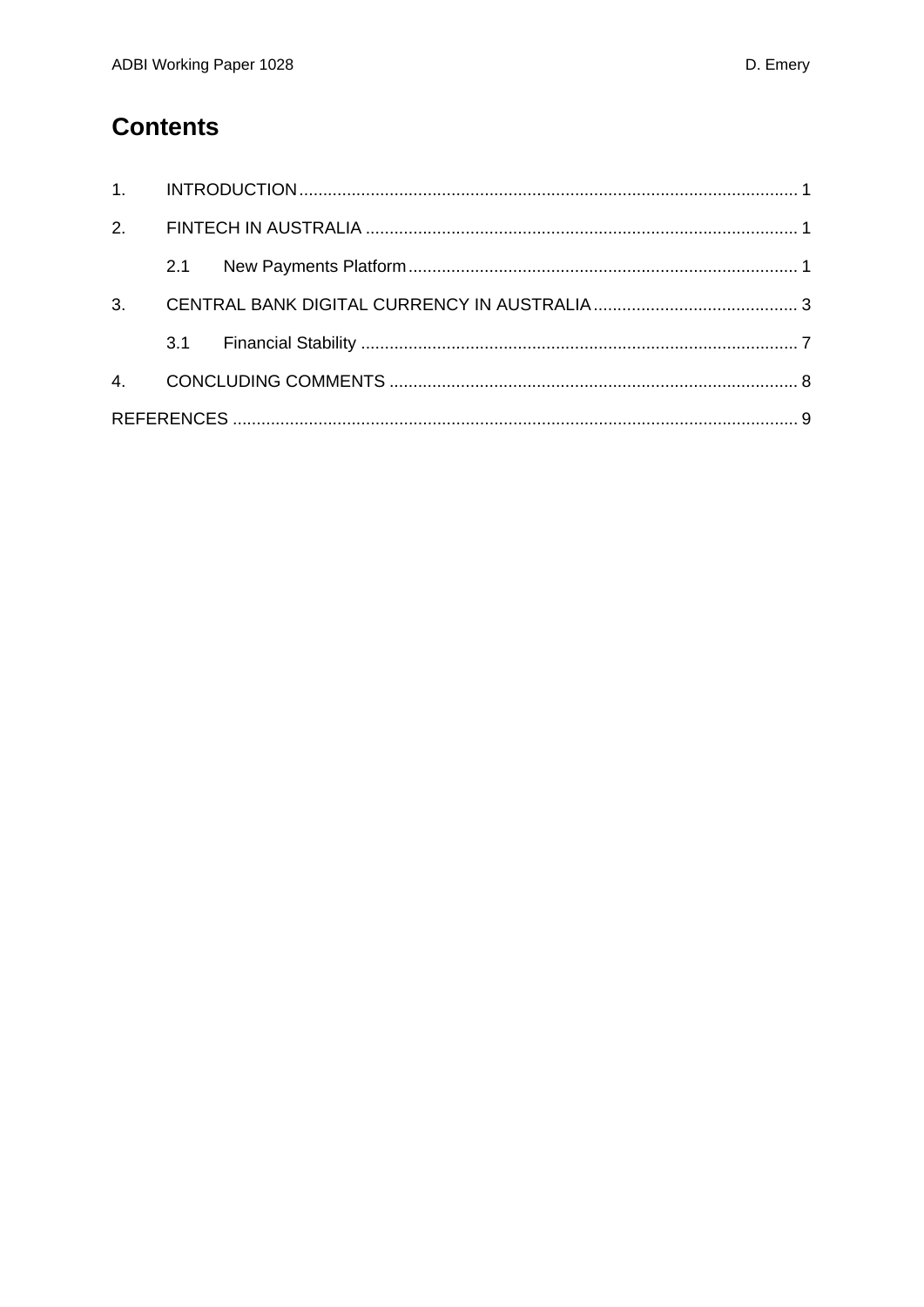## <span id="page-5-0"></span>**1. INTRODUCTION**

This paper focuses on two current issues relating to the payments system in Australia. The first is practical and in operation: the New Payments Platform (NPP), probably the most important piece of finance technology to emerge in retail payments in Australia in the last 20 years. The second is hypothetical and could remain that way for some time: the concept of central bank digital currency (CBDC).

## <span id="page-5-1"></span>**2. FINTECH IN AUSTRALIA**

The word "fintech" gets used often without necessarily having a clear definition. The Financial Stability Board (FSB) describes it as a "technology-enabled innovation in financial services", which makes it a very broad concept. Rather than attempting to describe the entire landscape of fintech in Australia, I am going to focus on one key fintech development.

#### <span id="page-5-2"></span>**2.1 New Payments Platform**

The NPP (Figure 1) is a collaboration between authorized deposit-taking institutions in Australia and the Reserve Bank of Australia (RBA) that flowed out of the Strategic Review of Innovation in the Payments System (the Strategic Review) conducted by the RBA in 2010–2012.[1](#page-5-3)

The Strategic Review featured a multi-stage consultation process with stakeholders.

In June 2012, the RBA published the conclusions to the Strategic Review (see RBA [2012]). One of the key outcomes was that certain gaps in the payments system were identified, in particular:

- end-users' inability to make retail payments with the recipient having visibility and use of those funds in near-to-real time;
- the lack of availability of many payments outside of normal banking hours;
- the inability to send any significant amount of data with a payment. Australia's direct entry system allows only 18 characters of information to be transmitted with a payment. This is a particular challenge for business users, limiting their ability to integrate payment processes into their broader business; and
- the lack of an easy way of addressing electronic payments, with the need to correctly enter the Bank State Branch (the Australian equivalent of sort codes or bank codes) and account number details, rather than more intuitive or convenient means of addressing payments such as phone numbers, email addresses, or other identifiers.

The Payments System Board (PSB), which determines the RBA's payments policy, identified that since there appeared to be barriers to cooperative innovation in the industry, it would set out some strategic objectives every few years, the initial set of which reflected the gaps identified in the Strategic Review:

<span id="page-5-3"></span><sup>1</sup> See https://www.rba.gov.au/payments-and-infrastructure/payments-system-regulation/past-regulatoryreviews/strategic-review-of-innovation-in-the-payments-system/ for more details on the Strategic Review.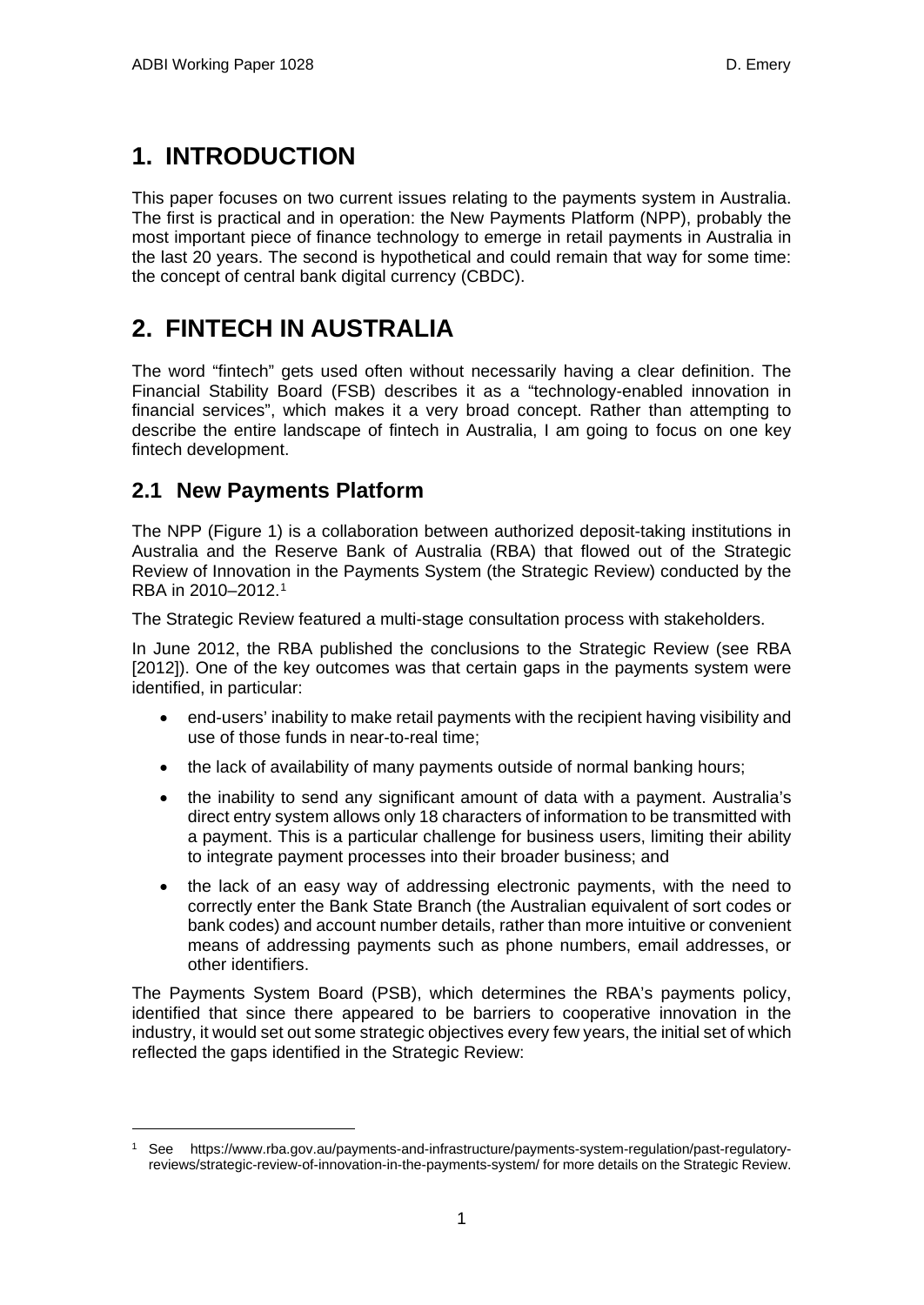- the ability to make real-time retail payments;
- the ability to make and receive low-value payments outside of normal banking hours;
- the ability to send more complete remittance information with payments; and
- the ability to address payments in a relatively simple way.

In setting the strategic objectives, the PSB was aiming for the industry to agree upon a solution, but in a way that gave the industry control over the approach. This was, in effect, a challenge to the industry to address these issues.

The industry responded by forming the Real-Time Payments Committee, which over the second half of 2012 managed to coalesce around a proposal that would address the Board's strategic objectives, namely, the plan for the NPP (Real-time Payments Committee 2013).

The NPP, launched in February 2018, is a fast payments system developed by a consortium of 13 financial institutions, including the RBA. The NPP operates on a 24/7 basis and allows financial institutions to provide immediate funds availability to payment recipients, even when the payer and payee have accounts with different financial institutions. NPP payment messages use the ISO20022 format and can carry much richer remittance information than the 18 characters currently available for Direct Entry payments. In addition, the NPP provides a "PayID" service, which allows for a payment to be made to a registered phone number, Australian Business Number, or email address, instead of addressing a payment to a Bank State Branch and account number. To support the NPP, the RBA built the Fast Settlement Service, which provides fast, lineby-line settlement of NPP transactions on a 24/7 basis.

In addition, the NPP is designed to support "overlay" services. These are value-added services that make use of the payment and settlement functionality of the NPP. This could be anything from a set of rules establishing service levels, to advanced integration with other processes, e.g., the transfer of ownership of secondhand motor vehicles on the weekend.



**Figure 1: NPP Infrastructure and Payment Processing**

FSS = Fast Settlements System, NPP = New Payments Platform, RBA = Reserve Bank of Australia. Note: For a more detailed version of this diagram, including transaction flows, see Rush and Louw (2018). Source: Reserve Bank of Australia.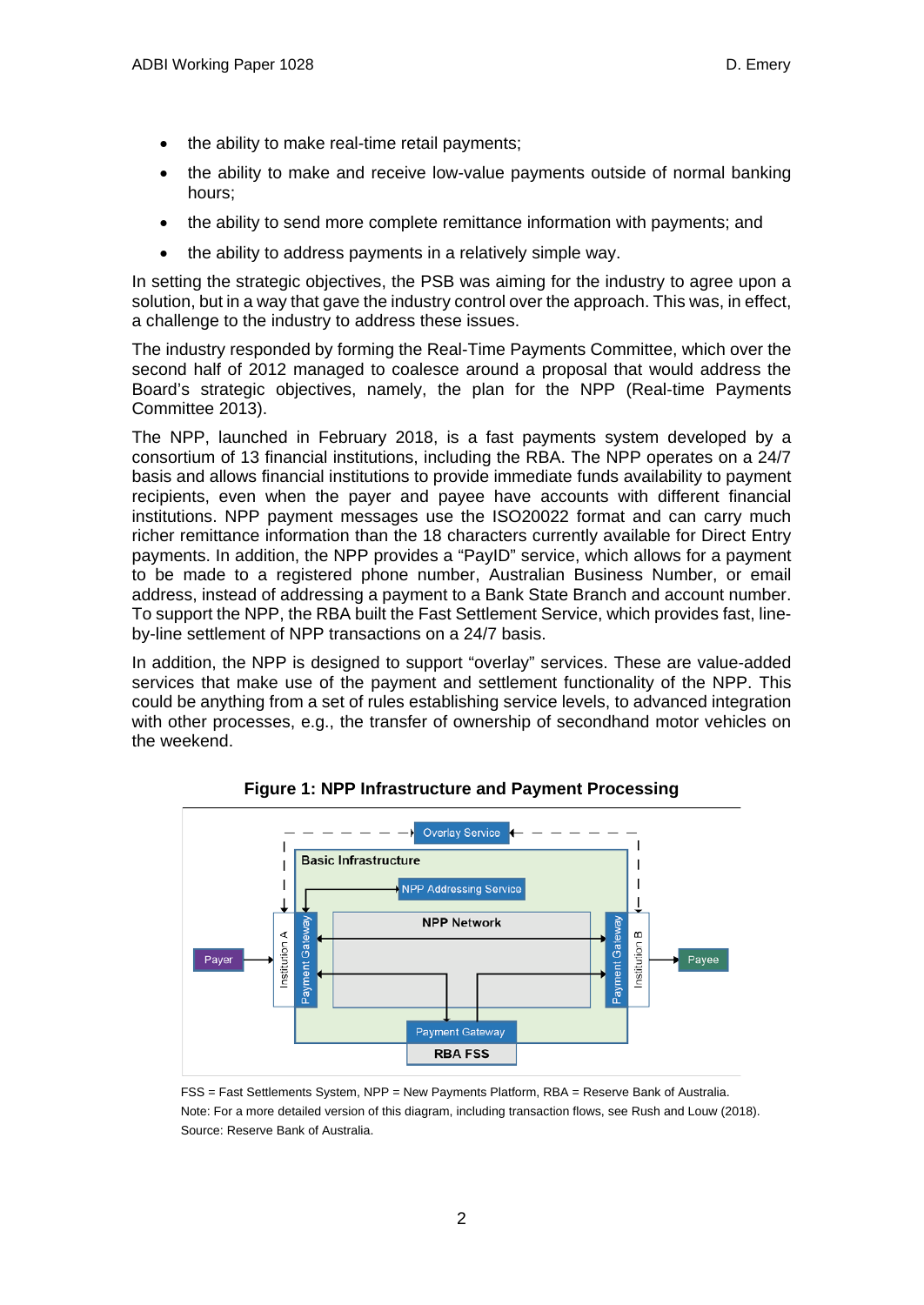The NPP has gradually built volume following its launch in February 2018. Its growth in the early stage of operations is comparable to that in Sweden's Swish system, and similar to that of the UK's Faster Payment System.



FPS = Faster Payments System, NPP = New Payments Platform. Sources: FSPL; Getswish; National statistics agencies; NPP Australia.

As of April 2019, there are about 500,000 NPP payments per day, with an average value of around A\$900 (Figure 3). The number of payments is expected to grow as Australia's banks roll out additional functionality and services.



**Figure 3: New Payments Platform: Daily Average Number and Value of Transactions**

Source: Reserve Bank of Australia.

## <span id="page-7-0"></span>**3. CENTRAL BANK DIGITAL CURRENCY IN AUSTRALIA**

The key reason for addressing CBDC is the decline in the use of cash for transactions purposes and the rise of electronic payments (Figure 4).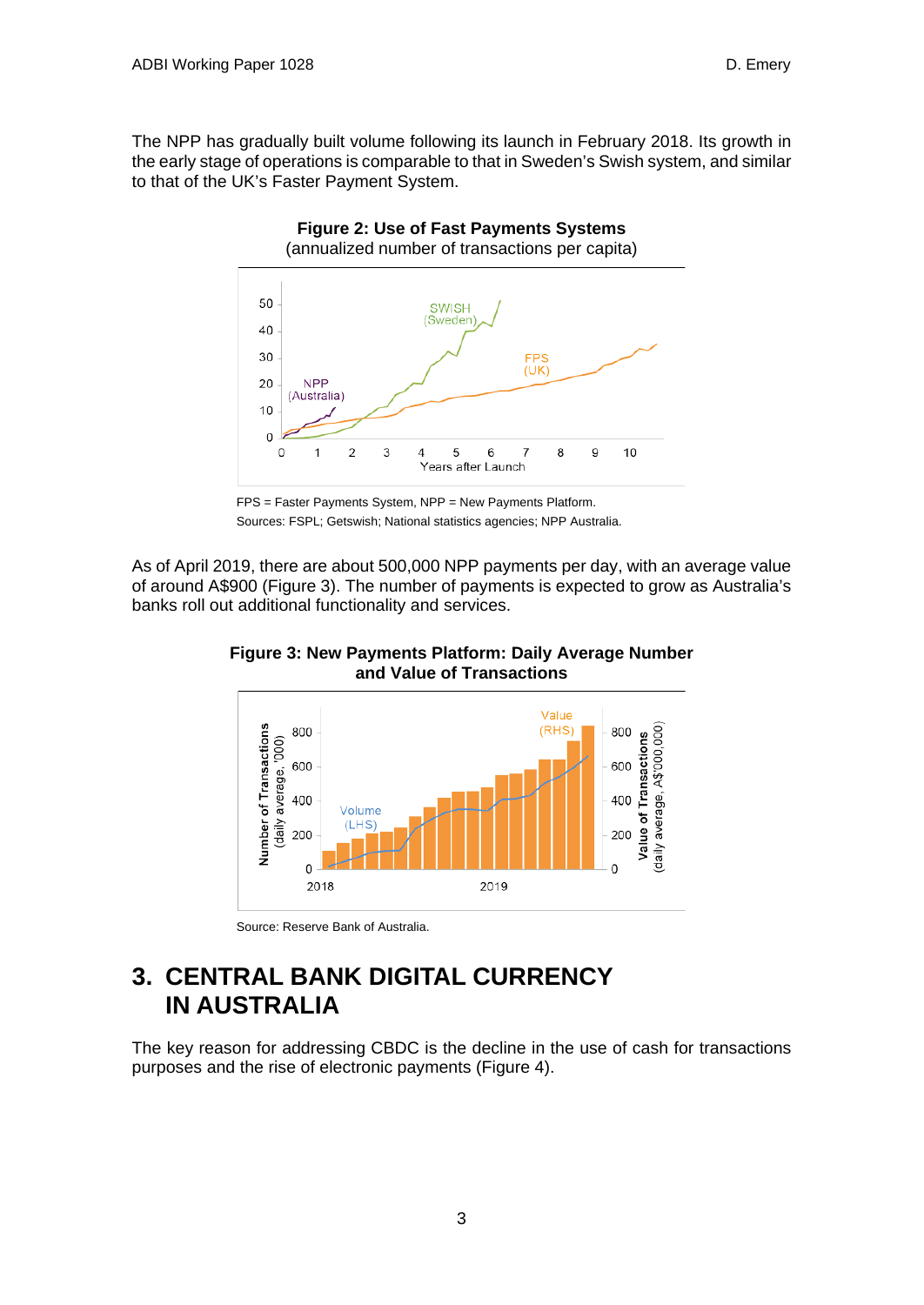

#### **Figure 4: Transactions per Capita**

Sources: Australian Bureau of Statistics; AusPayNet; Colmar Brunton; Ipsos; Reserve Bank of Australia; Roy Morgan Research.

Australia is moving toward a near-cashless payments system (see Lowe [2018]). The decreasing importance of cash for transaction purposes can be seen readily in monthly data on ATM withdrawals (Figure 5). Australians used to visit the ATM on average about once every 9 days. Now it is slightly more than 2 weeks between visits and seems likely to continue to fall.



#### **Figure 5: ATM Cash Withdrawals**

ATM = automated teller machine.

Note: For the index, January 2007 = 100. Statistics are seasonally adjusted. Sources: Australian Bureau of Statistics; Reserve Bank of Australia.

The decline in the use of cash can also be seen from the RBA's periodic consumer payments surveys. Every 3 years, the RBA surveys over 1,000 Australians about their payment patterns and preferences. We ask them to record all their payments over the course of a week. The first survey was in 2007 and was a paper diary that people carried around. Now, of course, the diary is principally online, although we try to capture the preferences of the small percentage of the Australian population without an online presence.

When we first did such a survey, cash accounted for around 70% of the number of household payments. In our most recent study in 2016, this had fallen to 37% (Figure°6). Our fifth study is due to be conducted toward the end of 2019. It is likely to show a further fall in the number of cash payments, consistent with the decline in ATM transactions and the growth of electronic payments.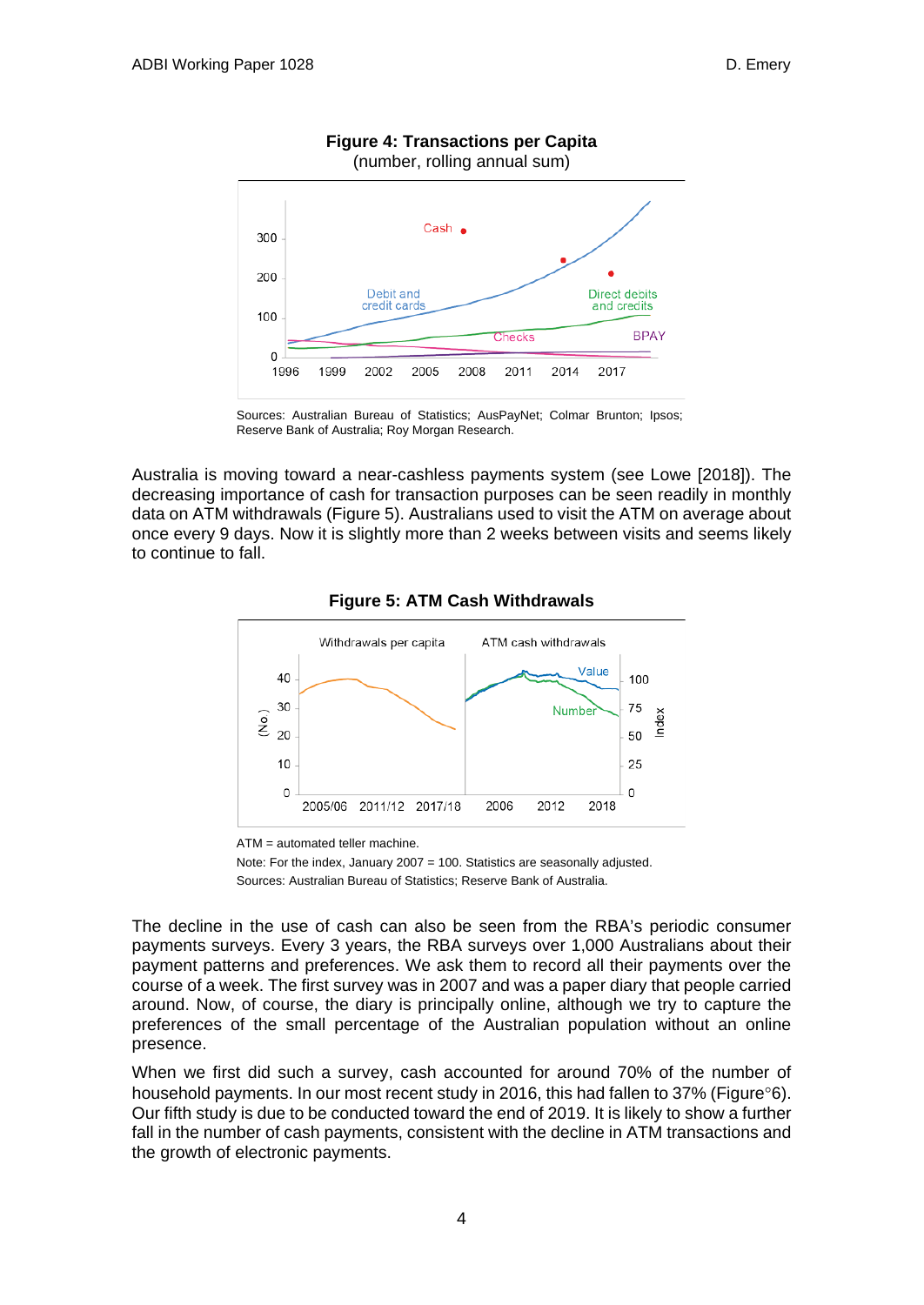



Source: Reserve Bank of Australia calculations, based on data from Colmar Brunton, Ipsos and Roy Morgan Research.

Despite what is effectively a halving of its share of transactions over a decade, cash is still widely used and available for transactions. In some situations, paying with banknotes is quicker and more convenient than paying electronically, although this advantage is less than it once was. Some people also simply prefer paying in cash, perhaps because they find it easier to budget. Our 2016 consumer payments survey indicated that around 14% of Australians preferred using cash as a budgeting tool, and 12% of our sample reported paying in cash for all of their in-person transactions during the survey.

In addition, despite the decline in the use of cash for transactions, the value of banknotes on issue in Australia is close to the highest it has been in 50 years. There is still a demand to hold cash as a store of value, both from Australian residents as well as offshore (see Flannigan and Staib [2017]). The low-interest rate environment means that the opportunity cost of doing so is less than it has been in the past. Our consumer payments surveys also indicate that some holding of cash is done for contingency and emergency purposes; when we asked people in 2016 why they held cash outside of their wallet, the most common response, from nearly half of respondents, was that it was for emergency transaction needs. And, indeed, with natural disasters like floods and bushfires, where electronic and telecommunications networks are affected, there is often a reliance by affected communities on cash being available. This also applies where there are operational outages in the retail payments system, and there have been several serious recent incidents in Australia that have affected networks and participants.

These broad trends are consistent with trends internationally. There are several other countries that undertake payments surveys that resemble our triennial study. The methodologies are often somewhat different, so direct comparisons should be done cautiously, but there is a fair amount of consistency across different jurisdictions (Figure 7). In most countries, the fall in the share of cash payments has occurred while its value in circulation has risen. There are a few exceptions, the most notable being Sweden. Interestingly for Australia, our most recent observation is close to where cash use was measured in Sweden ahead of its decline commencing.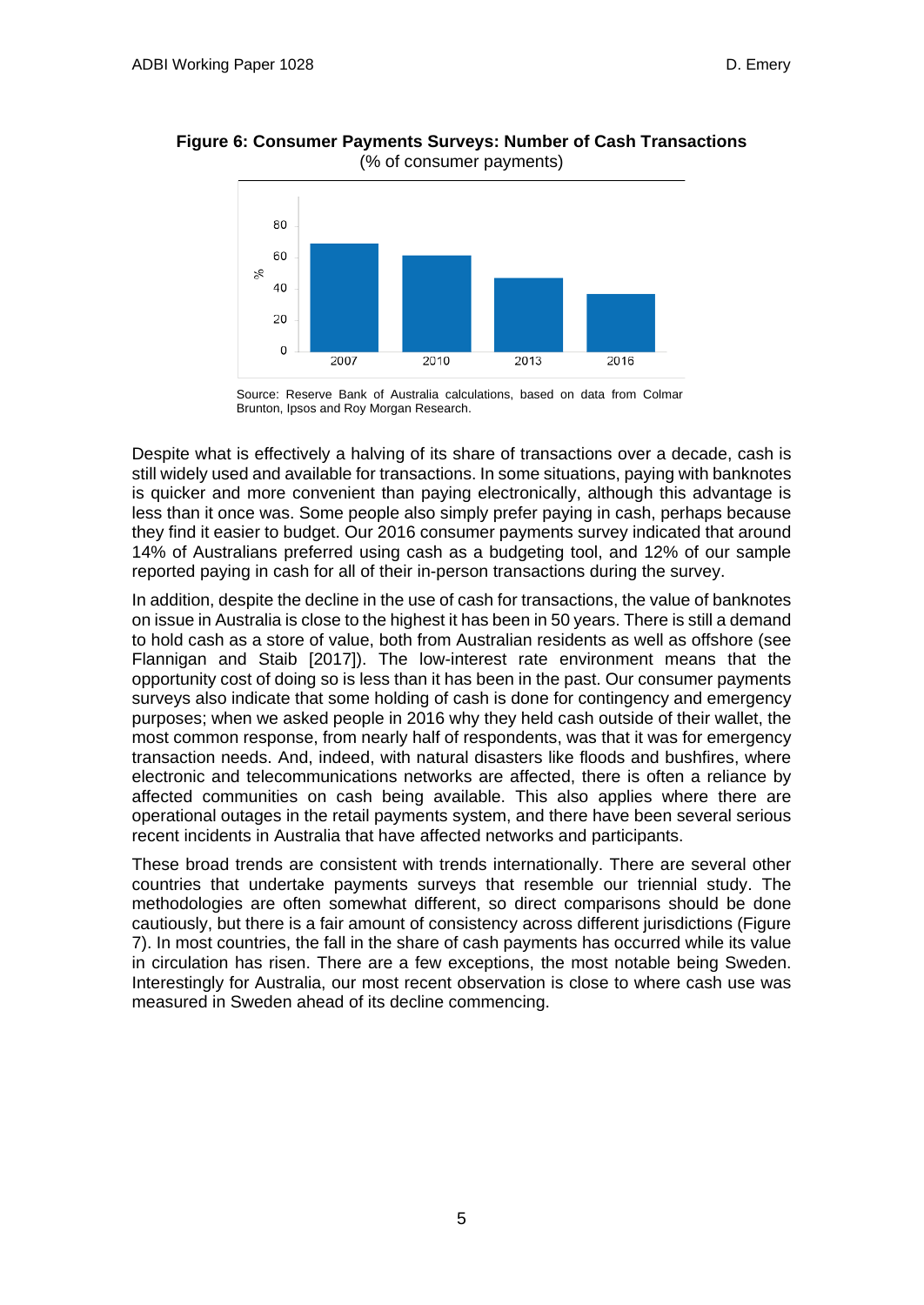

**Figure 7: Trends in Cash Use and Currency to GDP**

Sources: Bank of Canada; Colmar Brunton; De Nederlandsche Bank; Deutsche Bundesbank; Federal Reserve Bank of San Francisco; Ipsos; Reserve Bank of Australia; Roy Morgan Research; Sveriges Riksbank.

It is in this context that quite a bit of consideration has been given to CBDC as an electronic equivalent of banknotes. Many central banks, as well as the Bank for International Settlements and the International Monetary Fund, have done some work in this area. Rather than define CBDC and all its potential features, a very high-level approach characterizes it as a liability of the central bank, as well as near-universal in its accessibility, and with the ability to be transferred electronically with immediacy to the recipient.

If, from a policy perspective, an economy wanted an electronic equivalent of cash, the likely issuer would be the central bank. Some of the earlier forms of paper money were issued by private banks. For example, during the Free Banking Era (1837–1866) in the US, banks could freely issue paper money. However, these private currencies proved to be highly volatile and subject to panics. Many of the banks issuing these currencies primarily lent to farmers and downturns in the agricultural sector were often sufficient to generate a run on them. To overcome these recurrent crises, central banks were granted the exclusive right to issue banknotes, something that is now mostly taken for granted as one of the responsibilities of a central bank.

A less advantageous pathway would be via something that looked like Bitcoin. Setting aside the huge energy costs involved in proof-of-work consensus mechanisms, what is needed for money is being a means of payment (and it turns out that doing this at scale is hard); a unit of account (almost never, outside of other crypto-asset markets); and a store of value (highly volatile).

The provision of currency by a central bank, if well-managed, has aspects of a public good. It is non-excludable since all users of the currency can rely on the central bank's backing of the settlement asset, and it is benign since the reliance on the central bank's reputation by any individual does not diminish the ability of others to do likewise.

The Riksbank's Skingsley has noted that while it may not be desirable for the general public's access to central bank money to be determined by the market and to steadily decline over time, there is currently a need among the general public and companies to have access to central bank money and that this is likely to persist. If it does, central banks should be able to meet it in some electronic form (see Skingsley [2016]).

With the right technology, CBDC could be a backup when other retail payment networks are down, in a similar manner that physical cash provides some resilience for operational failures and other contingency scenarios in the retail payments system.

GDP = gross domestic product, US = United States.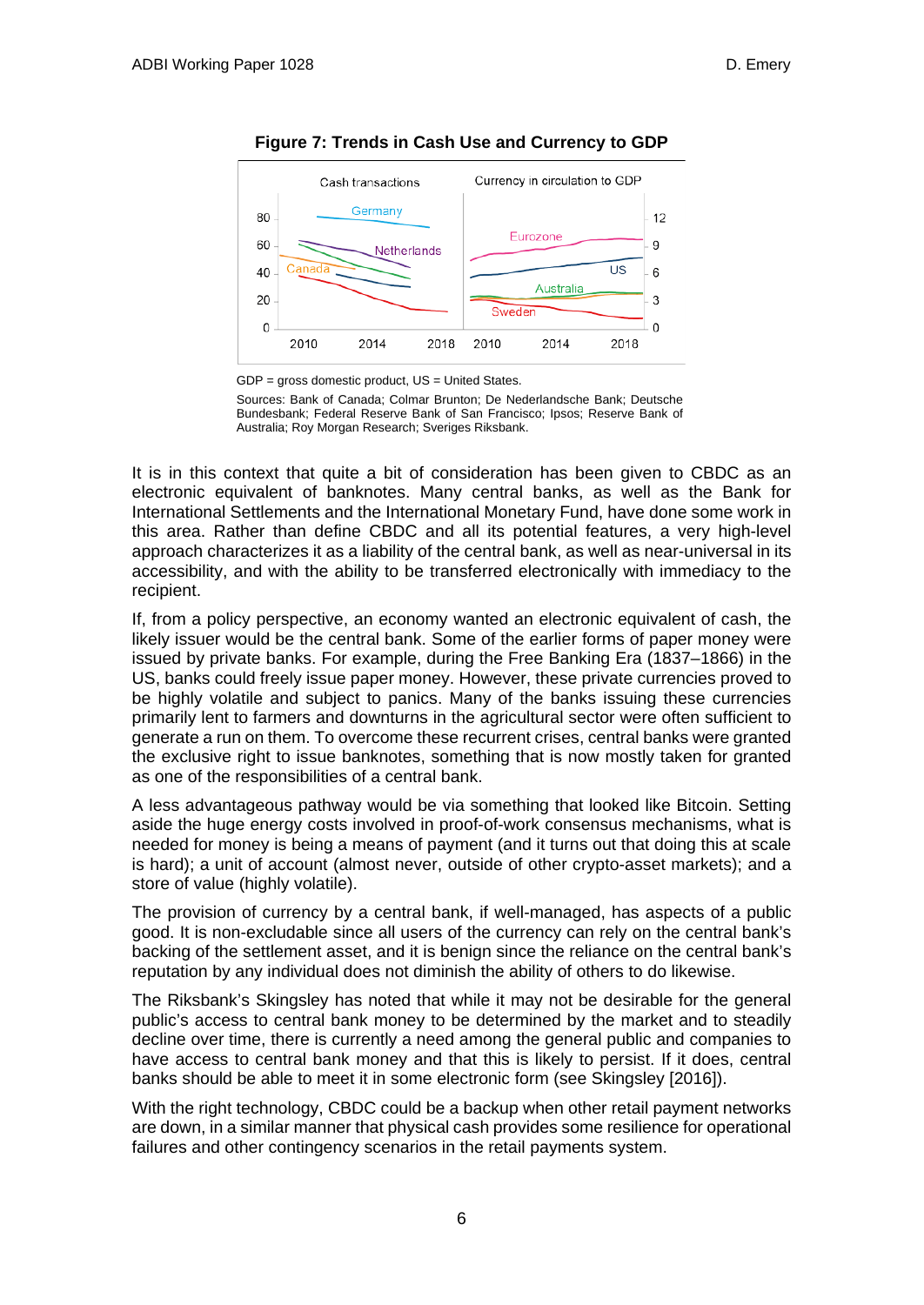Another reason that would support issue of CBDC, as has been seen in the Riksbank's views, is if there were segments of the population whose needs were not met by private sector services.

However, our current thinking is that it is not evident that there is a strong case for the RBA to issue an electronic version of the Australian dollar:<sup>[2](#page-11-1)</sup>

If people want to hold or use something that is a liability of the central bank, banknotes remain available. The RBA provides cash consistent with demand by users and supports its distribution. Additionally, we have over recent years invested in a Next Generation Banknote series, with stronger anti-counterfeiting measures, as a commitment to ensuring that cash has public confidence and meets community needs.

The NPP means that account-to-account payments are now feasible 24/7, and with immediacy of funds to the recipient, in contrast to other electronic payment methods where there is either a lag in funds being made available or a credit decision by the payee's bank to advance funds ahead of settlement.

This system is still in a roll-out phase, but as more financial institutions join the NPP and as the existing ones expand their reach and functionality, it should get very close to ubiquity (Australia is a highly banked population). As noted above, if this universality were not met, we would need to consider the potential policy issues arising.

Although commercial bank deposits are not a central bank liability, depositors in Australia are protected by the Financial Sector Claims Scheme (FSCS), up to a value of A\$250,000 per holding at a financial institution. In effect, the account-to-account transfers enabled by the NPP provide for something that is almost universally accessible, electronic, and up to a certain value something that is arguably a contingent liability of the central bank. It is also immediately available to the recipient.

Given this, something that is functionally equivalent to CBDC (or at least a very close substitute) is already available.

It might be possible to design a CBDC that also provides some of the anonymity features of banknotes, i.e., compared with account-to-account transfers, an alternate model might have less of an electronic fingerprint and be capable of transfer without identity or traceability. As the RBA's Governor has noted, it is hard to see a strong public policy case here for issuing an electronic form of the currency that replicates the capacity of cash for anonymity.

### <span id="page-11-0"></span>**3.1 Financial Stability**

If the RBA were to issue electronic banknotes, it is possible that in times of banking system stress, people might seek to exchange their deposits in commercial banks for these instruments. This might be because they apply some discount to or are uncertain about the FSCS protections described above, or because they hold commercial bank assets higher than the value of the guarantee (this could also reflect expectations that FSCS claims may take some time to be paid). Given their electronic nature, switching from commercial bank deposits to digital banknotes would involve less friction than moving from commercial bank accounts to physical cash. As the RBA's Governor has noted, "it might be easier to run on the banking system. This could have adverse implications for financial stability" (Lowe 2017).

<span id="page-11-1"></span><sup>2</sup> See Lowe (2017) for more discussion of this topic.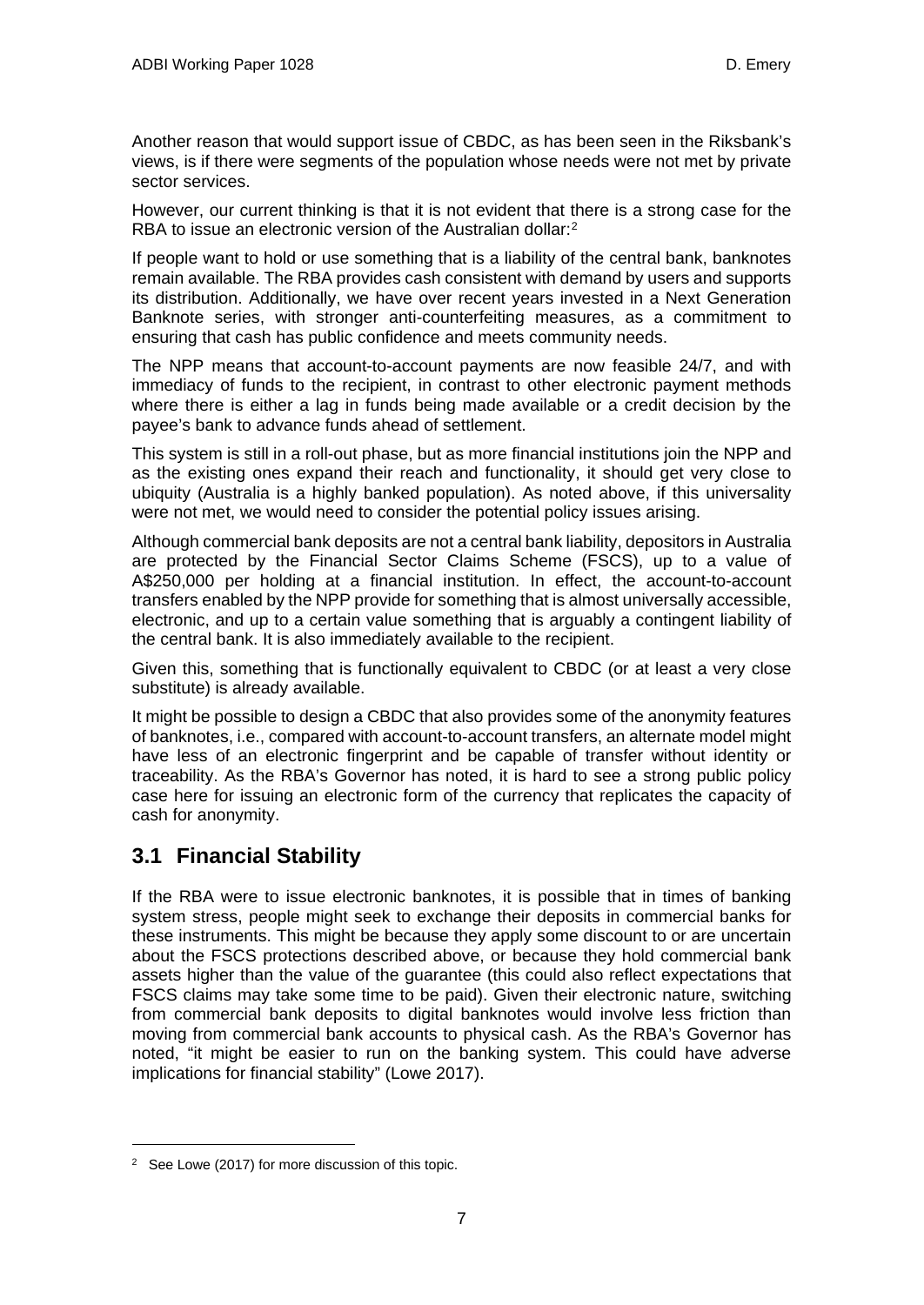In fact, we have a bit of evidence on the willingness of the public to switch from commercial bank to central bank instruments from the 2008 Global Financial Crisis. As many recall, the turbulence that had been building in the financial sector over 2008 reached its peak with the bankruptcy of Lehman Brothers in September. As the crisis hit, one reaction from Australian households was to withdraw cash. Figure 8 shows the regular seasonal pattern of cash demand: there is a mini-spike around Easter, but the main time of year for cash demand is just prior to Christmas (which gets unwound in January). In 2008, we saw this Christmas-style spike in September through November, basically up until the announcement of the Government guarantee of deposits. While the values are not large compared to the size of the banking system, we think this is an instructive example of a flight to safety during a scenario of financial uncertainty. $3$ 



**Figure 8: Value of Banknotes in Circulation**  (higher denominations, monthly % growth)

Source: Reserve Bank of Australia.

# <span id="page-12-0"></span>**4. CONCLUDING COMMENTS**

Fintech typically brings connotations of small, nimble, fast-growing start-up firms exploring the opportunities that technology presents for the financial sector. But in Australia one of the significant pieces of fintech in recent years has involved both big and small institutions as well as the RBA building some key new infrastructure, i.e., the NPP.

In the absence of the NPP, there would likely be some major gaps in the functionality offered to end-users in the Australian payments system. Alongside the decline of cash, if these gaps persisted then there would be a much stronger case to consider CBDC in the near term in Australia.

With the NPP, however, we think that we have a bit more time to wait and see. The ubiquitous, electronic, account-to-account transfer with real-time receipt of funds by the payee, backed with a capped government guarantee that the NPP offers, is not exactly CBDC, but it is a very close substitute. It appears that it might be close enough that the gap that CBDC would fill is currently quite small.

<span id="page-12-1"></span> $3$  For much more detail on this topic, see Cusbert and Rohling (2013).